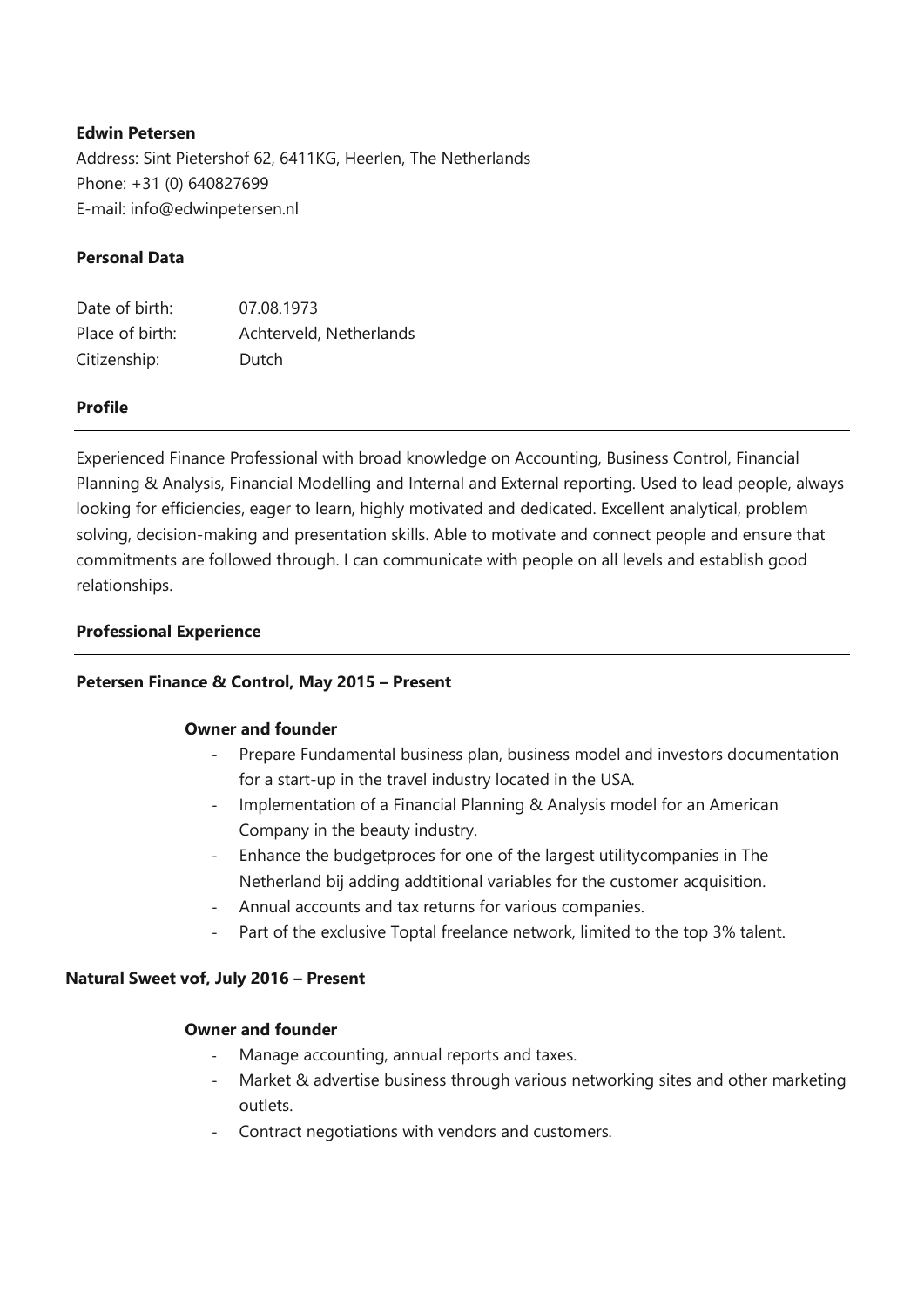- Developed a distribution model for a newly launched product line in The **Netherlands**
- Traffic, conversion, trends, customer lifetime value, and cohort analysis.
- Conducted feasibility study and business plan to determine the potential of the company. Performed valuation studies, financial reviews, projected revenue streams, competitive analysis and overall profitability.

# Traveltainment GmbH (division of Amadeus ITG) December 2010 – March 2015

## Head of Finance – Member of the Management Board

- Rebuilt the finance function, implemented formal budgeting, forecasting and reporting systems to measure and communicate performance results to local management and corporate leadership.
- Manage all treasury and financial accounts for several entities, including the monthly consolidation of the financials. Responsible for company internal control and compliance with all local regulations.
- Modeling and forecast reporting used for decision making regarding pricing changes, changes in cost structures and effects of volatility on net income.
- Implemented KPI reporting, providing financial and operational key metrics in consolidated, actionable format, ensuring performance improvement transparency.
- Act as the liaison for external auditors, tax authorities, banks and insurance agents ensuring that all deliverables are prepared timely and accurately.
- Prepare and present Board presentations as needed.
- Successful implementation of SAP FI/CO/SD/MM with minimal business interruption.
- Initiated cost saving actions and increased efficiencies to ensure profitability at current activity levels.
- Partnered with IT Dev and Operations VP to structure department forecasting, enhance ROI analysis, capital & financial processes.
- Prepared contracts and transfer pricing agreements for newly established development center in Kiev.
- Performed financial analysis, due diligence and integration by the acquisition of Travelaudience GmbH.
- Initiated project cost control process, for all phases of software developments, with investments of 10M€+.

# Fort Dodge Animal Health (Division of Wyeth Pharmaceuticals) Sept. 1998 – Nov. 2010

## 03/05-11/10 Director of Finance & Administration

Direct management of the accounting, business controlling, IT, logistics and customer service functions.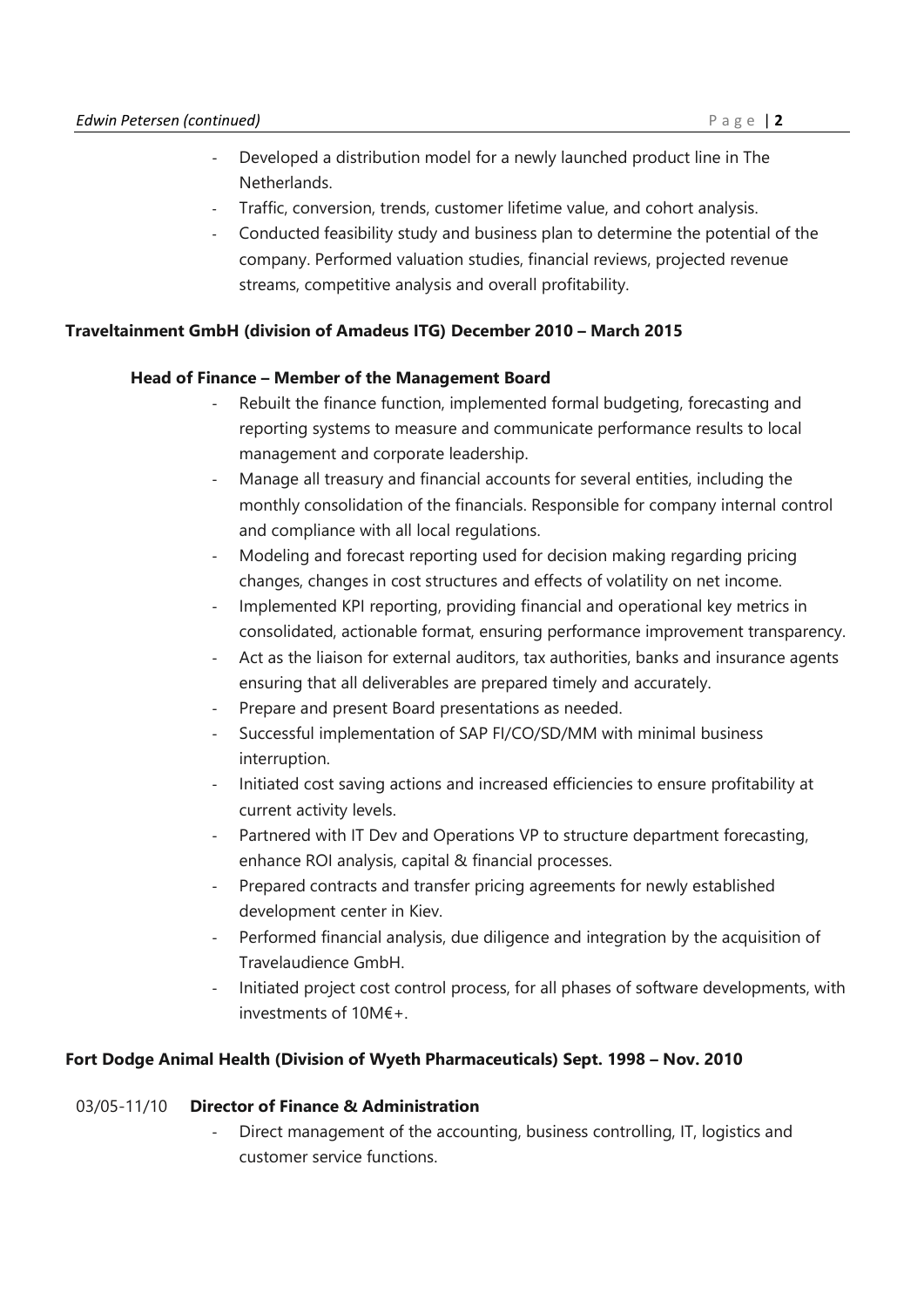- Held ultimate responsibility for US GAAP and statutory reporting, as well as SOX compliance.
- Management of the company's forward growth planning.
- Prepare, analyze and present 3-year business plan, annual budget and forecasts.
- Support the commercial department with Financial analysis and profitability analysis.
- Created complex financial models to structure employee financial incentives and thereby efficiently matching company and individual performance.
- Implemented Score Card reporting, providing financial and operational key metrics in consolidated, actionable format, ensuring performance improvement visibility.
- Spearheaded plan to synchronize business processes and increase communications throughout various levels of the organization using CRM software, increasing transparency and generating incremental revenues.
- Initiated and developed policy and procedures to enhance work processes, promote internal controls and SOX compliance.
- Awarded Top Performer Award for Controllership and Business Partnership.

# 03/05-11/10 Finance Manager Emerging Markets

- Developed forecast models against budgets based on key indicators, increasing accuracy of short- and long-term earnings estimates.
- Prepared ad hoc analysis and performance reports to assist management and commercial teams in decision making.
- Manage the customer service and supply chain department.
- Reviewed contracts, documents and financial records to determine compliance with transfer pricing regulation.
- Increased year-on-year cash flow by \$3.5 million by reducing accounts receivable days by 25.
- Led deal negotiations with distributors around the world, tracked KPI metrics and targets, established and enforced pricing controls, analyzed risks, evaluated revenue recognition, and assessed contract compliance.
- Reduced distribution expenses with 20% by developing and implementing new distribution policies and procedures, ensuring defined controls.

# 09/98-06/99 Financial Analyst EMEA

- Monitored and improved controls and accounting procedures where weaknesses are identified.
- Provided sound financial advice on budgeting decisions that support business strategies.
- Actively involved in implementing and roll out of new resale minus transfer pricing policy.